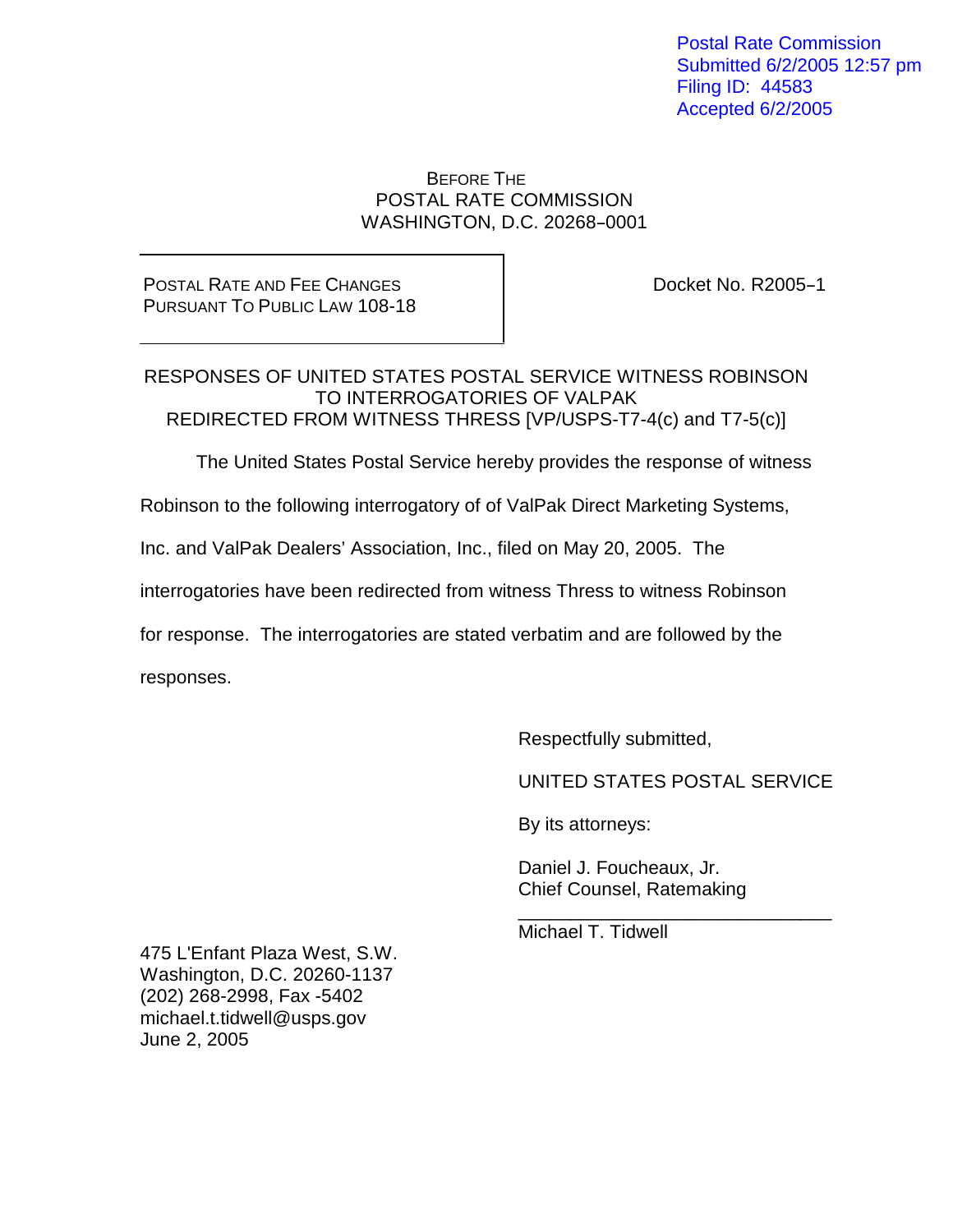### **VP/USPS-T7-4.**

a. Please refer to your testimony at Table 1 (USPS-T-7, p. 9). Please confirm the that the following volumes for Standard (Commercial) ECR mail are correctly indicated in Table 1:

|                               | Volume               |
|-------------------------------|----------------------|
| Year                          | (millions of pieces) |
| Base Year 2004                | 30,345.448           |
| Test Year 2006 (Before Rates) | 33,328.906           |
| Test Year 2006 (After Rates)  | 32,187.100           |

b. Please refer to your testimony (USPS-T-7) at page 100 (ll. 19-23) which states:

The Test Year before-rates volume for Standard ECR is 33,328.906 million pieces, a **9.8 percent increase** from GFY 2004. The Postal Service's proposed rates in this case are predicted to **reduce** the Test Year volume of Standard ECR mail by **3.4 percent**, for a Test Year afterrates volume forecast for Standard ECR mail of 32,187.100 million. [USPS-T-7, p. 100, ll. 19-23, emphasis added.]

Please confirm that the Postal Service's proposed rate increase for Standard (Commercial) ECR mail of 5.6 percent in the present case is predicted to result in **lost volume of 1,141.806 million pieces** (i.e., 33,328.906 less 32,187.100), or a decrease of 3.4 percent, of Standard (Commercial) ECR mail in Test Year 2006.

c. The total volume of Standard (Commercial) ECR mail (see part a above) and Standard Nonprofit ECR mail for Test Year 2006 after-rates is as follows:

|                               | Volume               |
|-------------------------------|----------------------|
|                               | (millions of pieces) |
| Standard (Commercial) ECR     | 32,187.100           |
| <b>Standard Nonprofit ECR</b> | 3,128.857            |
| Total                         | 35,315.957           |

Witness Robinson (USPS-T-27), in Exhibit USPS-27B of her testimony, indicates that the contribution of Standard (Commercial) ECR mail and Standard Nonprofit ECR mail is \$3,575,995,000, or 10.13 cents per unit (i.e., \$3,575,995,000 / 35,315,957,000 = \$0.1013 per unit).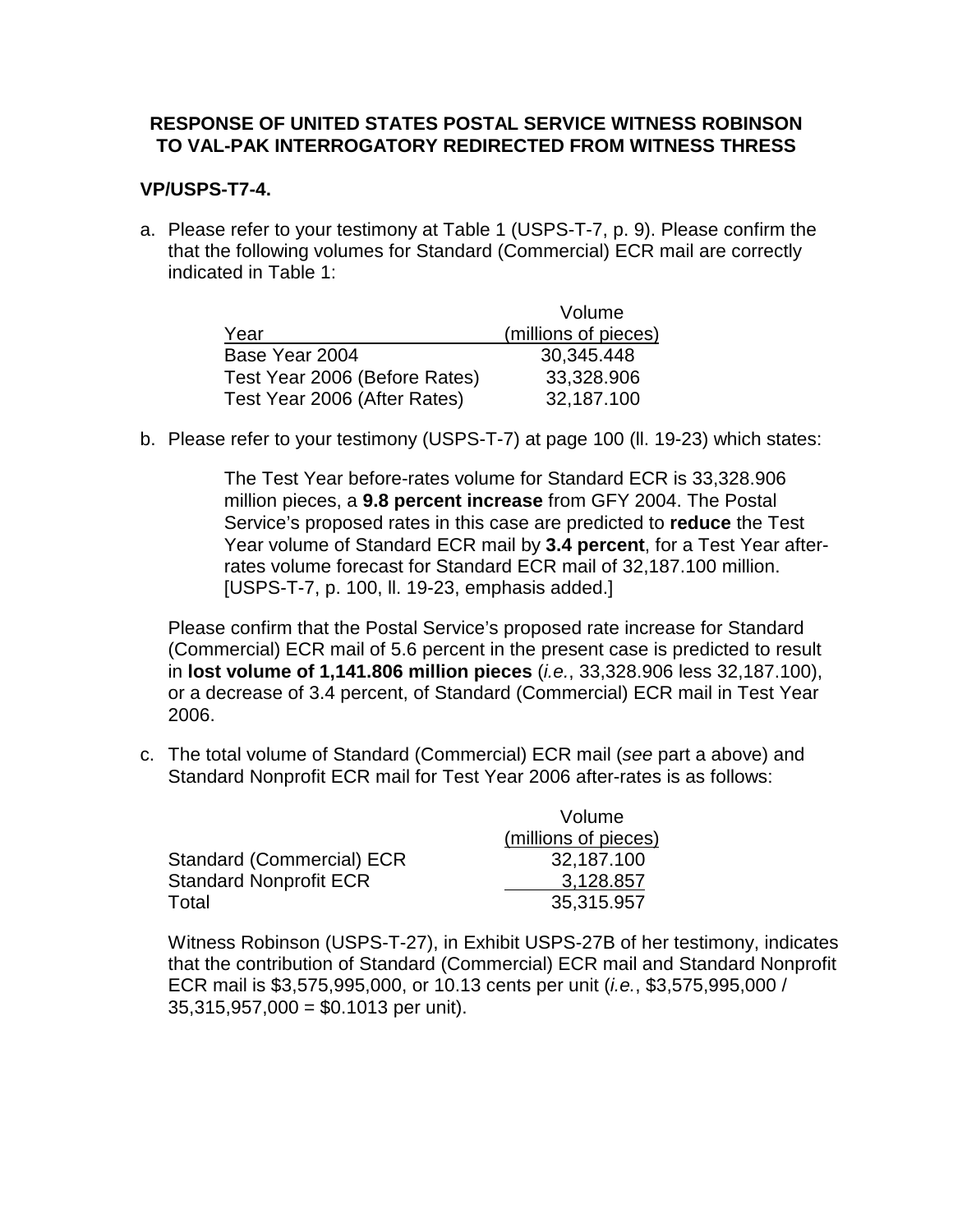# **VP/USPS-T7-4 (continued)**:

Please confirm that the reduction in volume that you project of 1,141.806 million pieces of Standard (Commercial) ECR mail corresponds to a **decrease of about \$115,616,081** in the contribution from Standard (Commercial) ECR mail from that lost volume. If you cannot confirm, please state the lost contribution from this lost volume.

## **RESPONSE:**

- a. Response provided by witness Thress.
- b. Response provided by witness Thress.
- c. Note the following response incorporates the revisions included in POIR No. 4

Question 7 and errata to Exhibits USPS-T27A and USPS-T27-B.

Confirmed that, for the test-year-after-rates

• The total volume of Standard Mail ECR and Nonprofit ECR is

35,315,957,000 pieces.

• The Standard Mail ECR and Nonprofit ECR contribution is

\$3,575,988,000 (Exhibit USPS-27B as revised.)

- The unit contribution for Standard Mail ECR and Nonprofit ECR is 10.13 cents per piece.
- The reduction in the Standard Mail ECR volume between the test-yearbefore-rates and the test-year-after-rates is 1,141,806,000 pieces.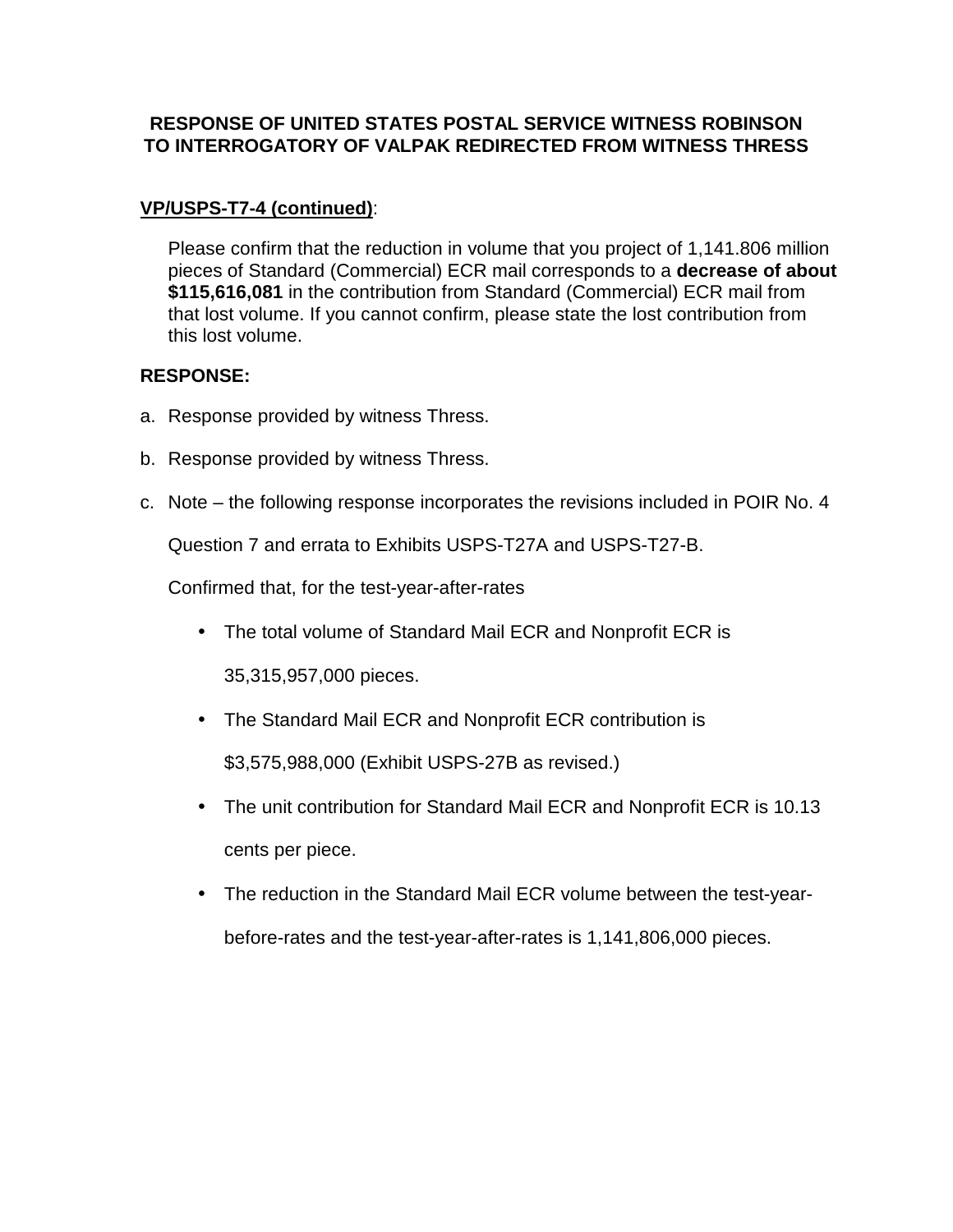#### **RESPONSE to VP/USPS-T7-4c (continued)**:

Not confirmed that the reduction in Standard Mail ECR volume results in a contribution loss of  $$115,615,855 =$  (reduction in volume)  $*$  (average contribution per piece).

Your calculation portrays the sole result of a price-driven volume decline as a contribution loss while ignoring that the net result of the price increase is an increase in contribution from Standard Mail ECR and NECR. This ignores the fact that the Standard Mail ECR and NECR price increase, while resulting in a volume decrease, has the net result of increasing contribution by approximately \$205 million.

The Postal Service estimates volume changes from proposed rate changes to allow the projection of the overall financial impact of the rate change and the net change in contribution from the rate change. Attempting to allocate the change in contribution into "buckets" by disaggregating the simultaneous effect on contribution of a price increase and a volume decrease into component parts suggests an independence between the volume reduction and the price increase that does not exist.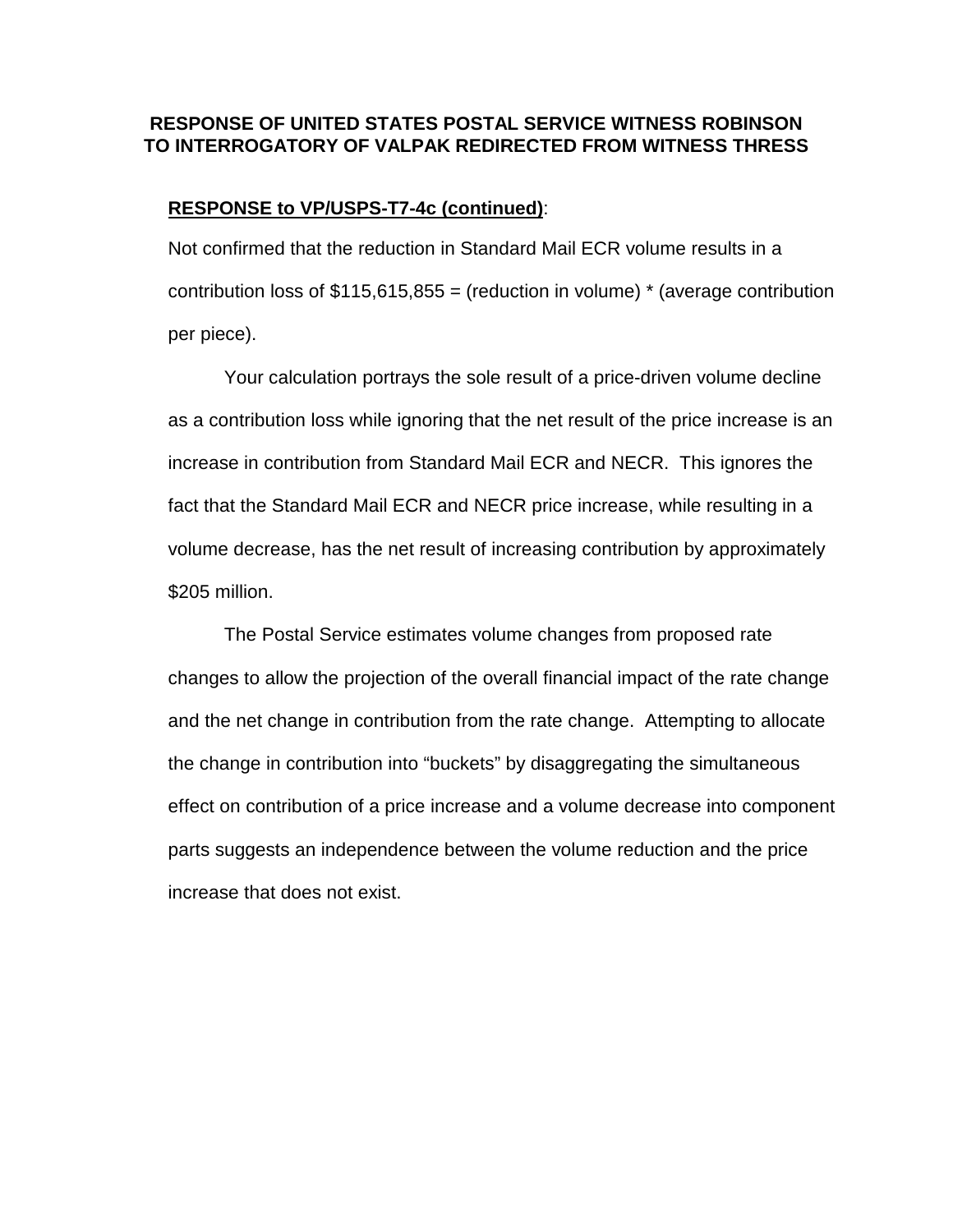## **VP/USPS-T7-5.**

a. Please refer to your testimony at Table 1 (USPS-T-7, p. 9). Please confirm that the following volumes for Standard (Commercial) Regular mail are correctly indicated in Table 1:

|                               | Volume               |
|-------------------------------|----------------------|
| Year                          | (millions of pieces) |
| Base Year 2004                | 50,776.236           |
| Test Year 2006 (Before Rates) | 56,985.773           |
| Test Year 2006 (After Rates)  | 56,478.638           |

b. Please refer to your testimony (USPS-T-7) at page 94 (ll. 22-26), which states:

The Test Year before-rates volume for Standard Regular mail is 56,985.733 million pieces, a **12.2 percent increase** from GFY 2004. The Postal Service's proposed rates in this case are predicted to **reduce** the Test Year volume of Standard Regular mail by **0.9 percent**, for a Test Year after rates volume forecast for Standard Regular mail of 56,478.638 million. [USPS-T-7, p. 94, ll. 22-26, emphasis added.]

Please confirm that it is estimated that the Postal Service's proposed rate increase for Standard (Commercial) Regular mail of 5.6 percent in the present case will result in a **decrease of 507.135 million pieces** of Standard (Commercial) Regular mail in Test Year 2006 (i.e., 56,985.773 less 56,478.638).

c. The total volume of Standard (Commercial) Regular mail and Standard Nonprofit Regular mail for Test Year 2006 after-rates is as follows:

|                                   | Volume               |
|-----------------------------------|----------------------|
|                                   | (millions of pieces) |
| Standard (Commercial) Regular     | 56,478.638           |
| <b>Standard Nonprofit Regular</b> | 12,289.469           |
| Total                             | 68,768.107           |

Witness Robinson (USPS-T-27), in Exhibit USPS-27B of her testimony, indicates that the contribution of Standard (Commercial) Regular mail and Standard Nonprofit Regular mail is \$5,434,229, or 7.9 cents per unit (i.e., \$5,434,229,000 /  $68,768,107,000 = $0.079$  per unit). Please confirm that the reduction in volume that you project of 507.135 million pieces of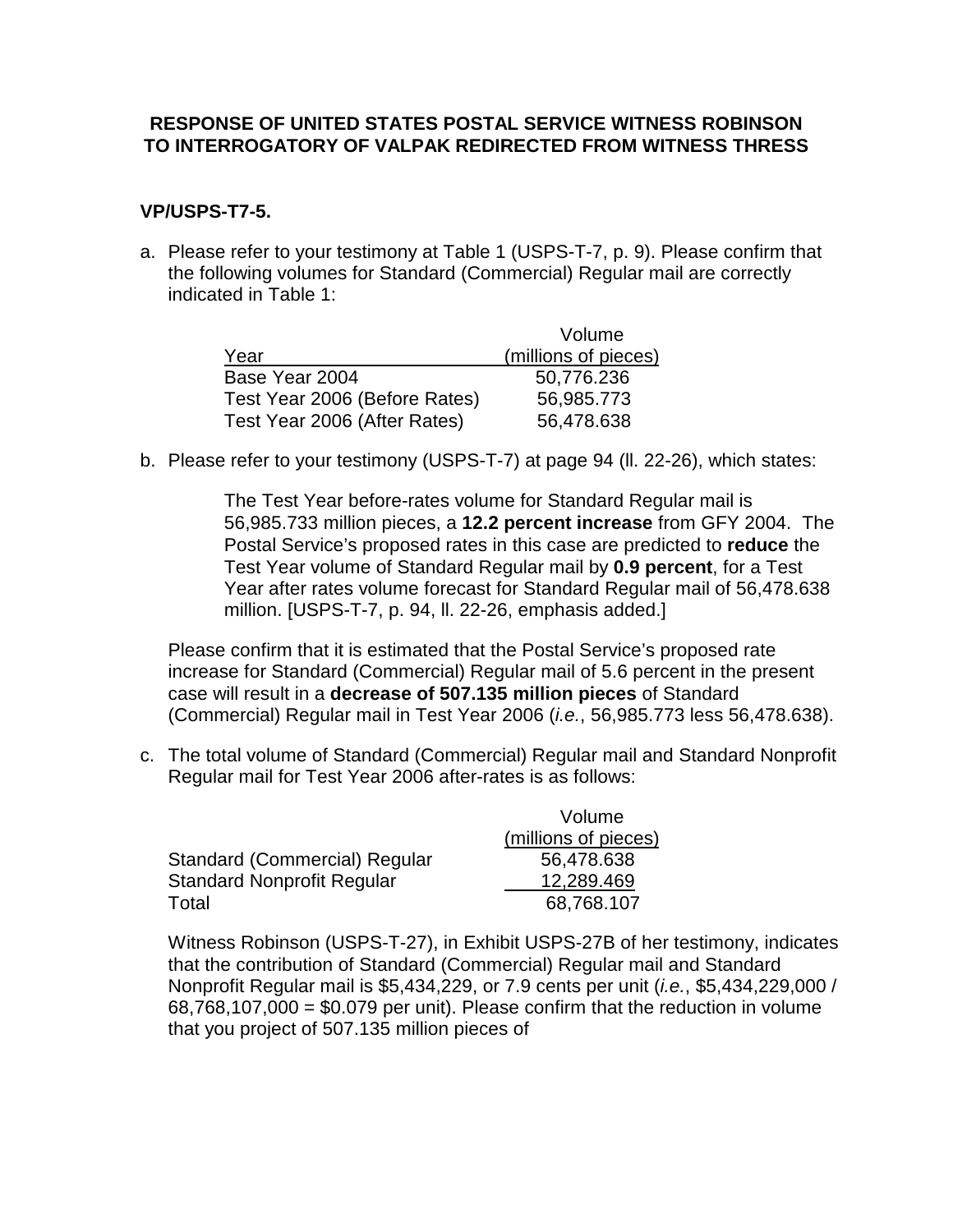# **VP/USPS-T7-5 (continued)**:

Standard (Commercial) Regular mail corresponds to a **decrease of about \$40,075,085** in the contribution from Standard (Commercial) Regular mail. If you cannot confirm, please state the lost contribution form this lost volume.

## **RESPONSE**:

- a. Response provided by witness Thress.
- b. Response provided by witness Thress.
- c. Note the following response incorporates the revisions included in POIR No. 4

Question 7 and errata to Exhibits USPS-T27A and USPS-T27-B

Confirmed that, for the test-year-after-rates

- The total volume of Standard Mail Regular and Nonprofit is 68,768,107,000 pieces.
- The Standard Mail Regular and Nonprofit contribution is 5,434,297,000(Exhibit USPS-27B as revised.)
- The unit contribution for Standard Mail Regular and Nonprofit is 7.90 cents per piece.
- The reduction in the Standard Mail Regular volume between the test-yearbefore-rates and the test-year-after-rates is 507,135,000 pieces.

Not confirmed that the reduction in Standard Mail Regular volume results in a contribution loss of \$40,075,583= (reduction in volume) \* (average contribution per piece).